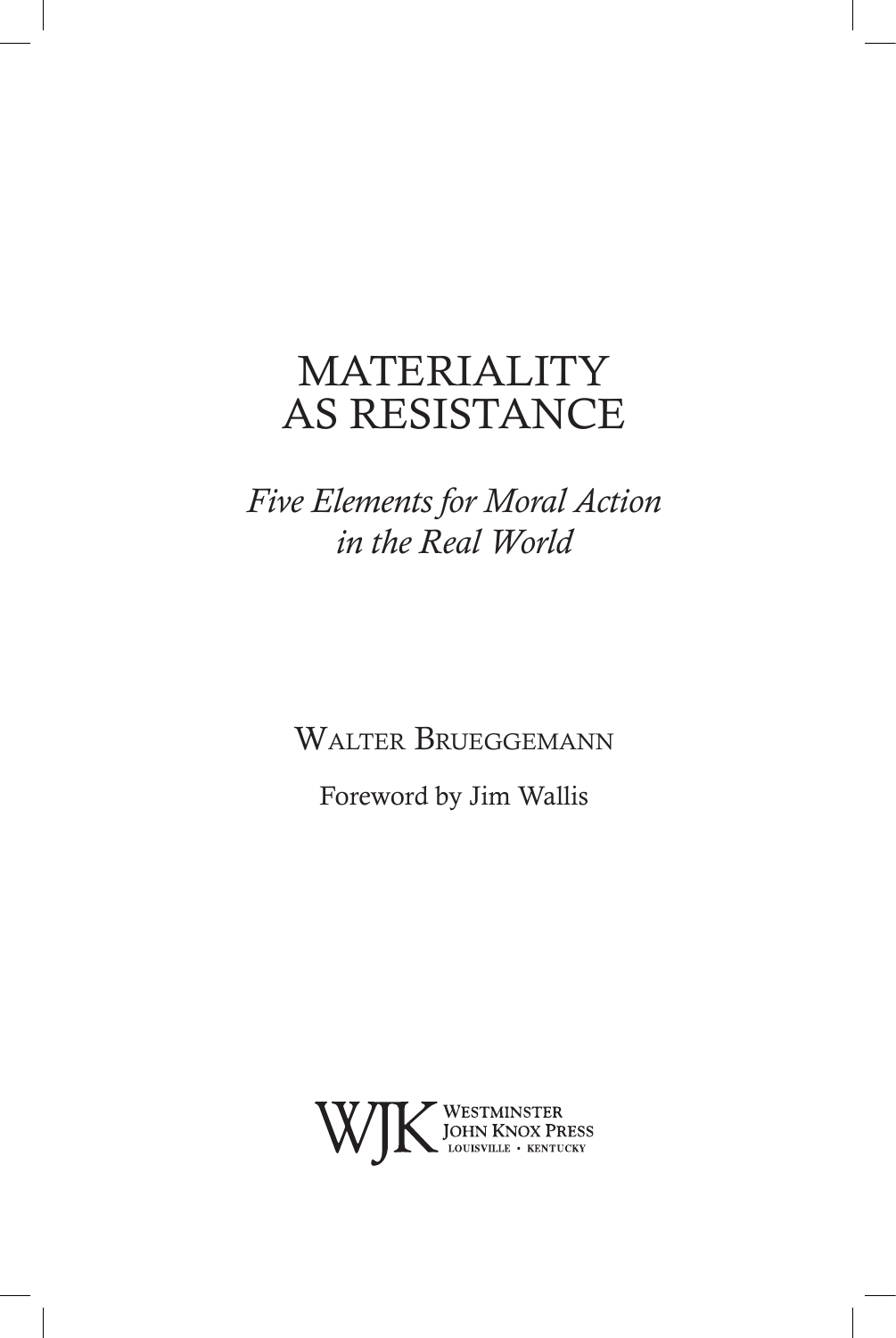## **CONTENTS**

| Foreword by Jim Wallis | vii        |
|------------------------|------------|
| Acknowledgments        | <b>XIX</b> |
| Introduction           | 1          |
| 1. Money               | 7          |
| 2. Food                | 19         |
| 3. The Body            | 35         |
| 4. Time                | 53         |
| 5. Place               | 71         |
| Conclusion             | 91         |
| <b>Notes</b>           | 95         |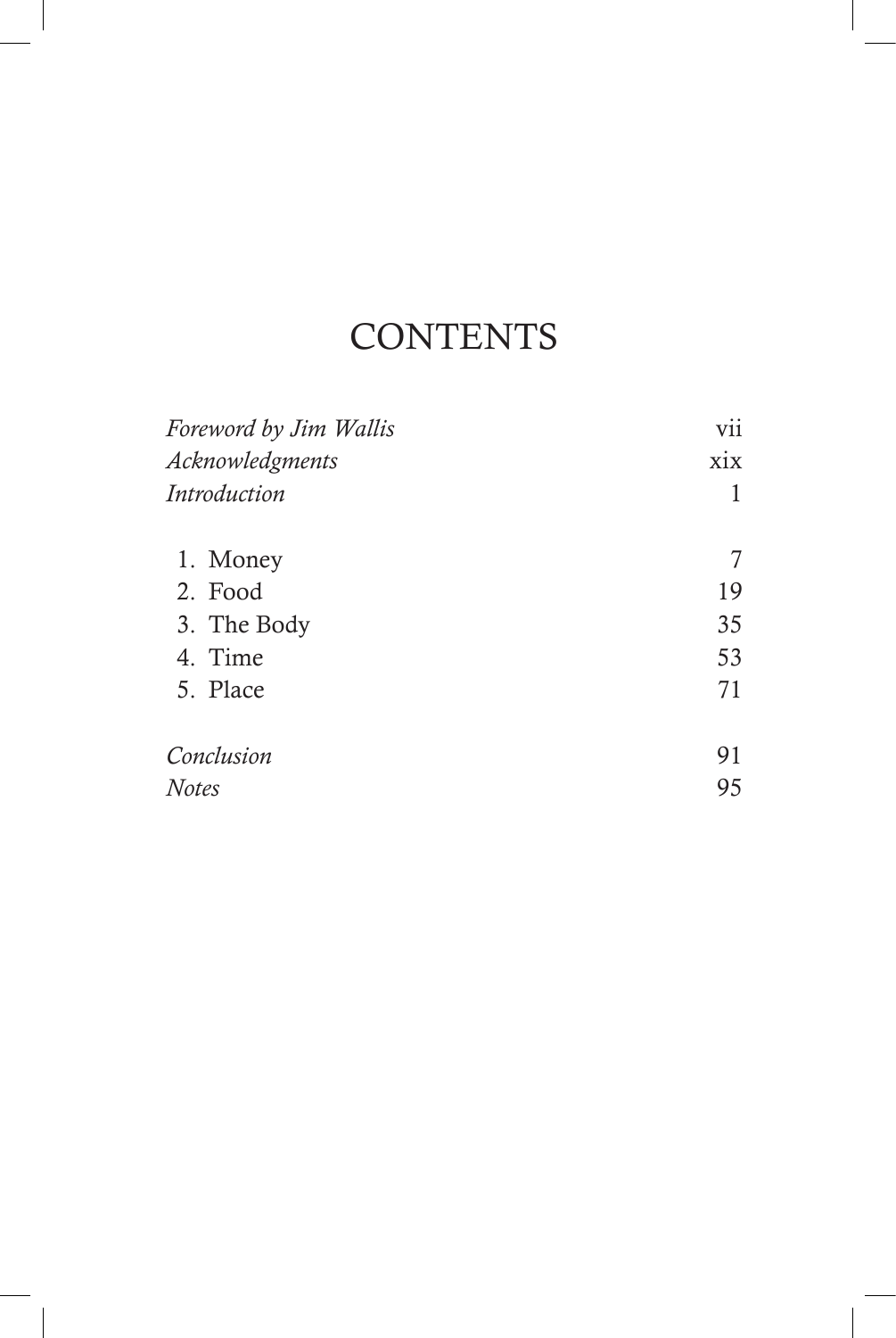## INTRODUCTION

*For though by this time you ought to be teachers, you need someone to teach you again the basic elements of the oracles of God. You need milk, not solid food; for everyone who lives on milk, being still an infant, is unskilled in the word of righteousness. But solid food is for the mature, for those whose faculties have been trained by practice to distinguish good from evil.* 

—Hebrews 5:12–14

IN THE EARLY CHURCH, CHRISTIAN CONGREGATIONS AND their bishops paid generous and deliberate attention to the plight of the poor and managed to give relief. In the sixth century (long after the much-maligned Constantine) there was a rather abrupt turn away from this attentiveness, as the church became *private* about wealth and *otherworldly* in its hope. The cause of this abrupt turn, Peter Brown has shown, was that the wealthy population became dominant in the church and did not want its wealth subject to the needs of the poor in the church.<sup>1</sup> This turn toward the private and otherworldly is evident, as Brown documents, first of all in the erection of grand mausoleums as hope for another life and as an ostentatious exhibit of wealth.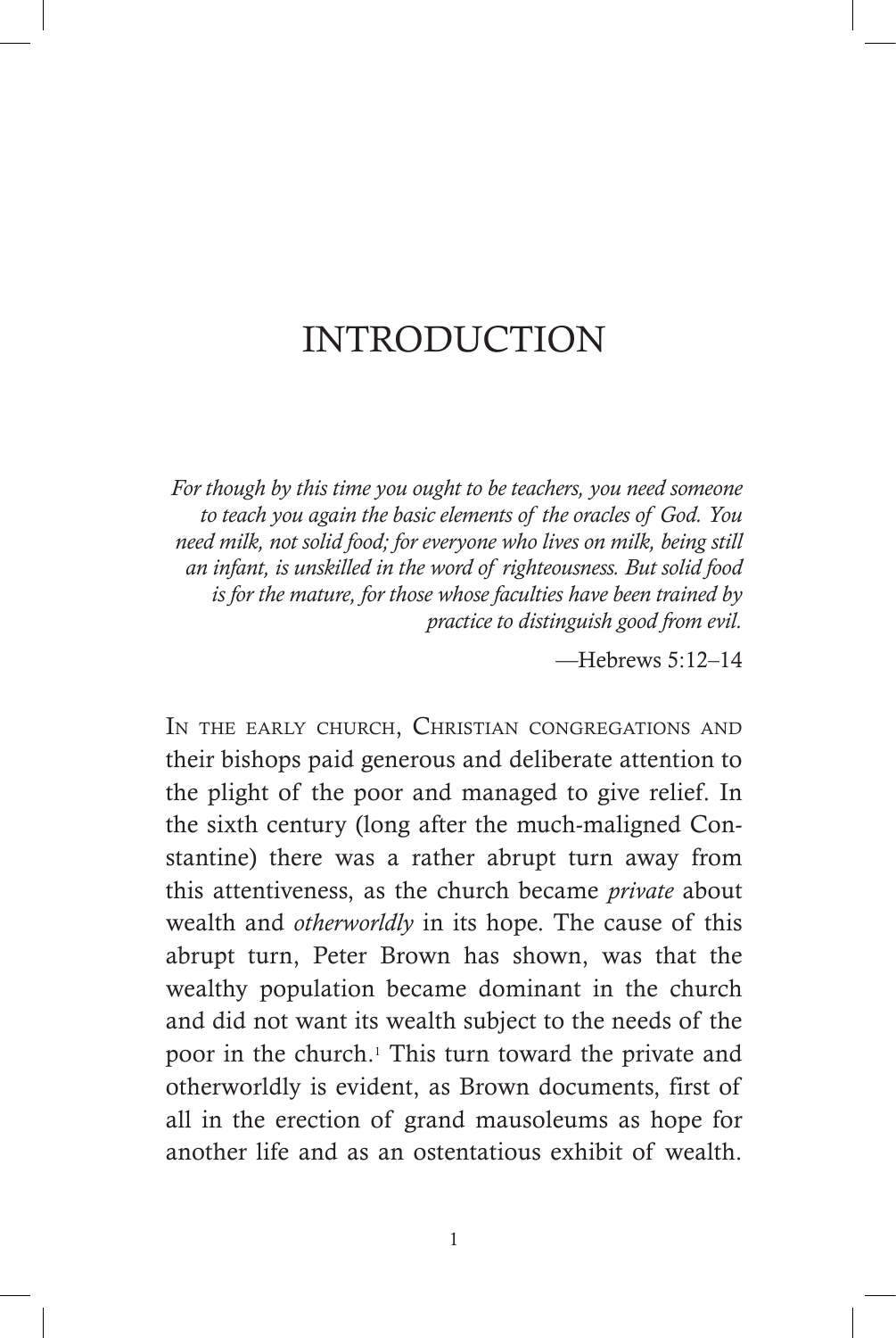And second, there was an "othering" of the clergy, so that priests and bishops were distanced from "the real world" and assigned to be representatives of the sacred:

Hence we witness a progressive "othering" of the clergy. They became a sacral class. Their dress, hair style, and sexual behavior were increasingly expected to be sharply different from that of the laity. Religious dress became sharply distinguished from lay dress. The tonsure was taken on as a sine qua non of both the clerical and the monastic state. It is notable that the origins of the tonsure did not lie in any clerical regulations. It came from the ground up. The cutting of hair (both of beards and of the top of the head) had long been treated by Romans as a sign of special dedication. The tonsure emerged as a response to lay demand for such a sign. Those who interceded for the laity, as a sacral class, were to be clearly designated by means of a ritual of shaving the crown of the head that had deep roots in the ancient folklore of hair.2

In effect the church gave up its preoccupation with material matters and became busy with spiritual matters of "soul-making" for the next world. That turn away from the material has continued in wealthy churches to this day, as is evidenced by the gentle admonition often made to pastors, "Don't become political." This familiar mantra of course is not against being "political," but only against the type of "political" that disturbs the comfort zone of the parishioner. It is much preferable to have the pastor confined to matters "sacral." (Shades of the sixth century!) The matter is very different in the churches of the poor that do not hesitate to address matters of materiality.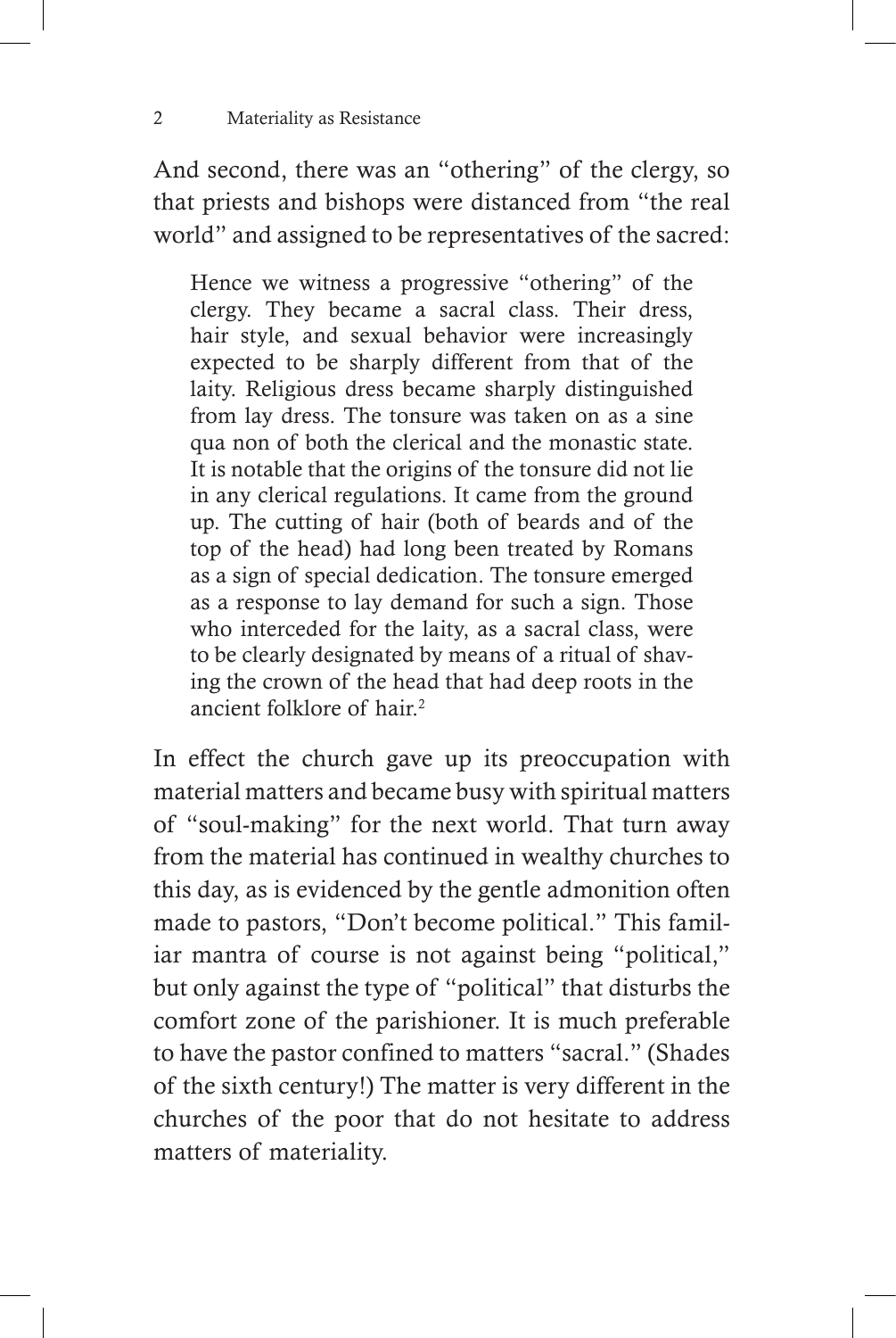In the Epistle to the Hebrews, the writer generally appeals to the addressees of the letter with positive encouragement to greater faith and bolder testimony. In 5:12–14, however, the writer chides the addressees because they "refuse to grow up."3 They continue to rely on "baby food" of the gospel and so wish to remain "infants" who lack skills to address urgent matters of good and evil. It is my thought that in the contemporary wealthy church (most of the Western church!), by happenstance or by intention many members remain "infants" in faith about matters of materiality. They prefer the "milk" and pabulum of a convenient, private, otherworldly gospel about "souls" rather than the solid food of informed critical thought about the materiality of our faith. As a consequence, much of the church is resistant to engagement in real-life material issues of faith and is quite content to settle for "innocent religion." And in much of this the pastors of the church collude because it often too hard and too risky to do otherwise. The result is a church that is weak or lacking in moral passion about the great issues of the day.

What follows here is a study of some of the dimensions of faith that are front and center when we consider the materiality of our faith. That material aspect of faith is grounded in our conviction about creation: the world is God's creation that God has called good. It is further grounded in our conviction concerning the incarnation, the confession that God has come bodied ("became flesh," John 1:14) in Jesus of Nazareth, who "went about doing good" (Acts 10:38) of a vigorously material kind: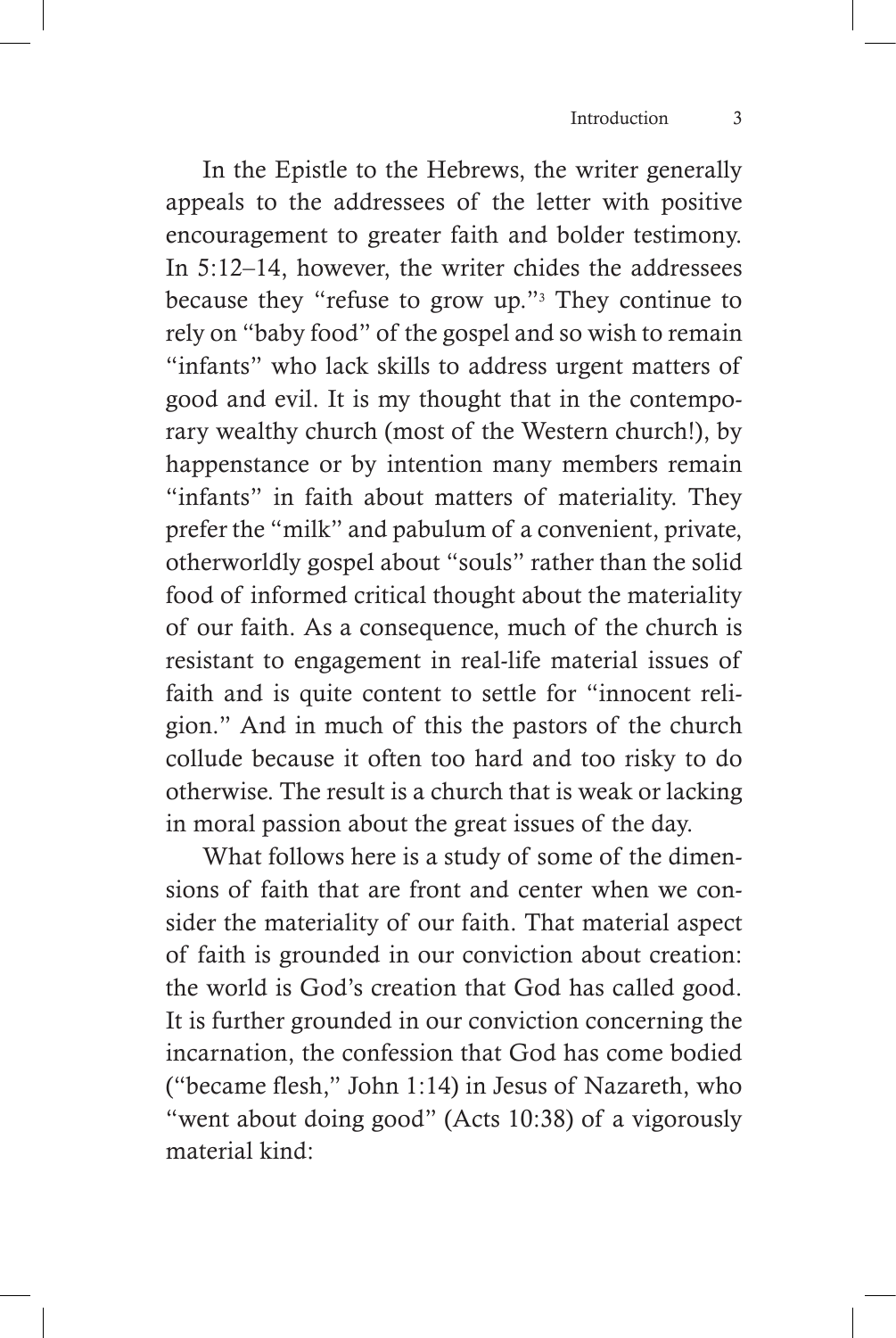The blind receive their sight, the lame walk, the lepers are cleansed, the deaf hear, the dead are raised, the poor have good news brought to them. (Luke 7:22)

That materiality performed by Jesus is not to be confused with material*ism*, because the gospel accent on the material is grounded in the conviction that the truth of our life summons us to hope-filled obedience, an obedience that is always referred back in gladness to the goodwill of the creator God. Nobody called Jesus a "materialist" because he healed the sick or brought good Jubilee news to the poor. I judge that, after the manner of his ministry, attention to the material dimensions of our common life and our capacity for critical, honest, faithful thought and action is urgent in our cultural context.

I intend to suggest that the church, and most particularly its leadership, have both an obligation and an opportunity to reengage the materiality of faith after a very long run of avoidance. In what follows I explore aspects of our shared bodily existence wherein all of the gifts and tasks of evangelical faith are deeply operative. I can readily think of five dimensions of this materiality, and readers may think of many others as well. The aim is that we may ingest "solid food" and become more "mature," with skills and faculties for moral thought and moral action in the real world. I have no wish to deny the personal or the otherworldly aspects of our faith, but I have no doubt that redress about the centrality of the material is urgent among us.